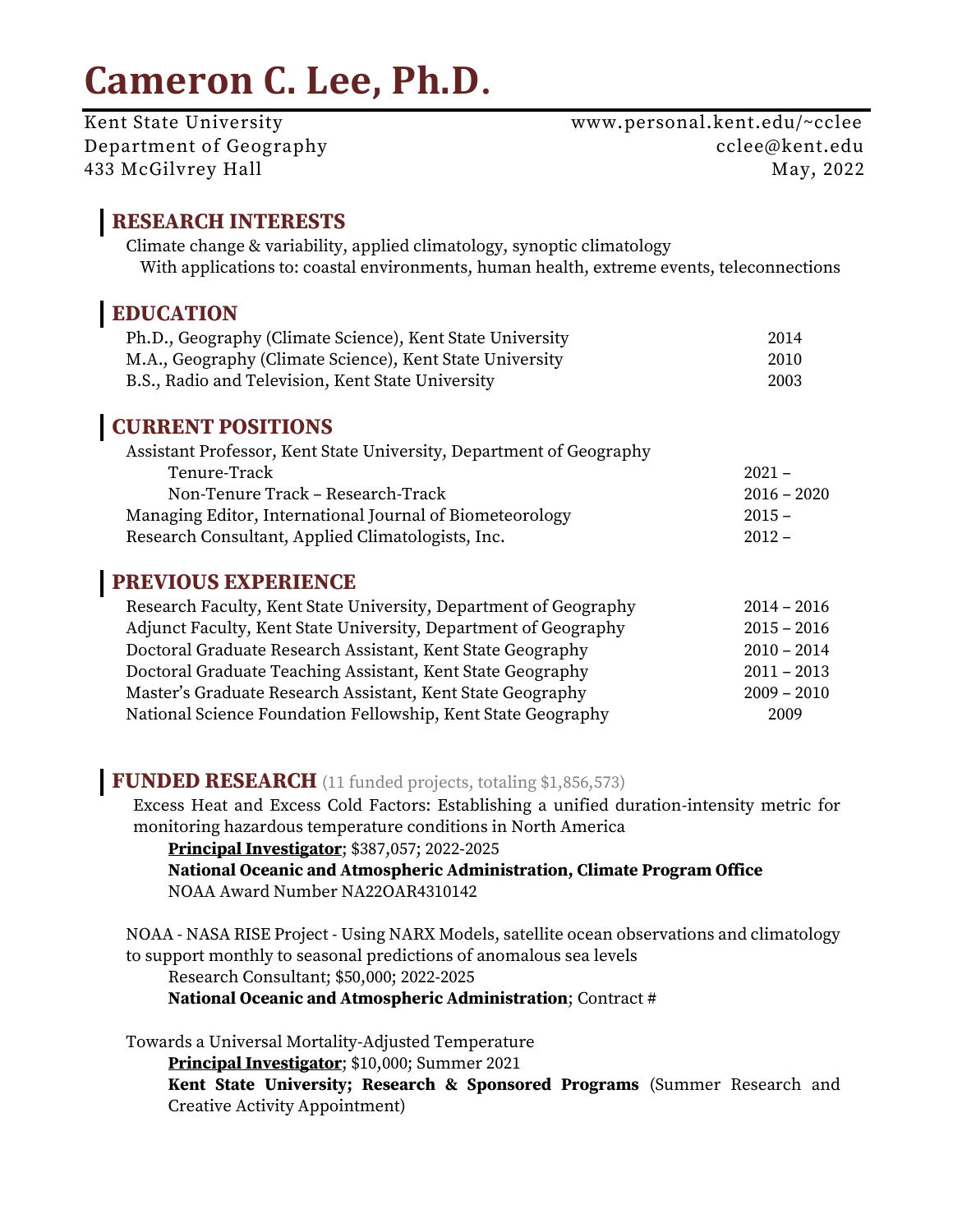Using a synoptic climatological framework to assess predictability of anomalous coastal sea levels in NOAA high priority areas

Co-Investigator; \$286,932; 2017-2022 (PI: Scott Sheridan, Kent State University) **National Oceanic and Atmospheric Administration, Climate Program Office**

Developing extreme event climate change indicators related to human thermal comfort **Principal Investigator**; \$269,456; 2017-2021.

**National Oceanic and Atmospheric Administration, Climate Program Office** NOAA Award Number NA17OAR4310159

The Development of a Water Clarity Index for the Great Lakes as a Climate Indicator Co-Investigator; \$565,024; 2016-2021 (PI: Scott Sheridan, Kent State University) **National Aeronautics and Space Administration**

Enhancing climate preparedness through geodesign of urban green space Co-Principal Investigator (PIs: S. Sheridan and V. Kelly Turner); \$12,000; 2018-2019 **Kent State University; Research & Sponsored Programs** (Environmental Science and Design Research Initiative; 2018 Seed Grant Program)

Enhancing the Teaching and Learning of Biometeorology in Higher Education Co-Investigator; \$15,000; 2016 (PI: Jennifer Vanos, Texas Tech University) **Tromp Foundation, International Society of Biometeorology**

Detecting and forecasting Climate Effects on Spatial Patterns of Biodiversity and Productivity in West Coast Sanctuaries: A Collaboration with the Marine Biodiversity Observational Network (MBON)

Research Consultant; \$40,000; 2015-2016 **National Oceanic and Atmospheric Administration**; Contract EA-133C-15-SE-1454

A synoptic climatological assessment of atmospheric impacts on short-term sea-level variability and its impacts along the mid-Atlantic coast

Research Consultant; \$25,000; 2014-2015

**National Oceanic and Atmospheric Administration;** Contract EA-133C-14-SE-3728

Development of a Water Quality Index for the Southeastern U.S. as a Climate Indicator Named Research Assistant; \$196,104; 2013-2014 (PI: S. Sheridan, Kent State University) **National Aeronautics and Space Administration**

**PENDING GRANT PROPOSALS** (0)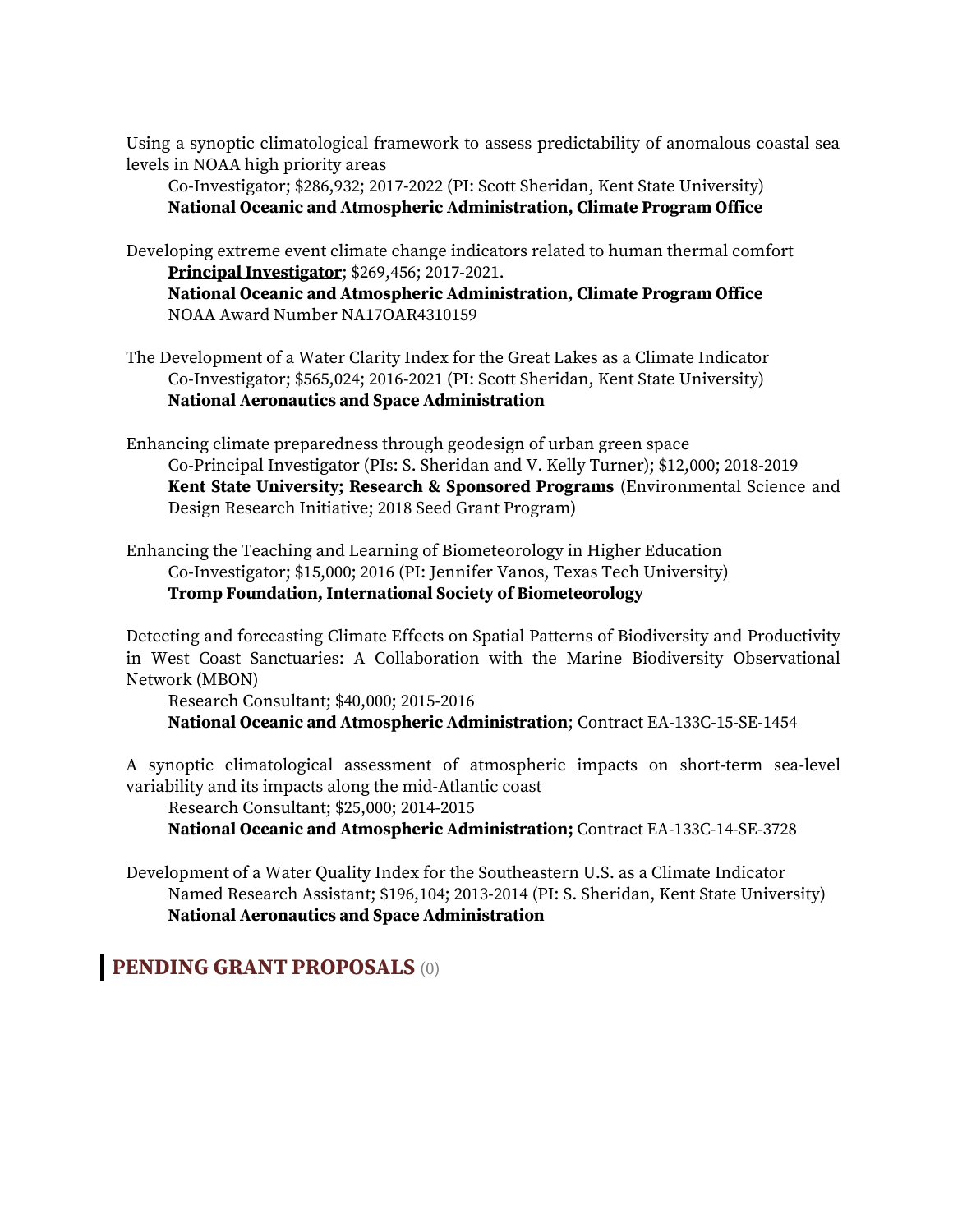#### **PEER-REVIEWED PUBLICATIONS** (39 total; 16 first-authored)

Google Scholar: citations: 820; h-index: 17; i10-index: 24

- Obarein, O.A., **Lee, C.C.** (2022): Differential Signal of Change Among Multiple Components of West African Rainfall. *Theoretical and Applied Climatology*. (Accepted, in press). DOI: 10.1007/s00704-022-04052-1
- Ilias, P., Kassomenos, P., **Lee, C.C.** (2022): Trends in airmass frequencies across Europe. *Theoretical and Applied Climatology* **148,** 105-122. DOI: 10.1007/s00704-022-03921-z.
- **Lee, C.C.** (2021): Weather Whiplash: Trends in rapid temperature changes in a warming climate. *International Journal of Climatology* (Accepted, in press). DOI: DOI:10.1002/joc.7458.
- Pirhalla, D.E., **Lee, C.C.,** Sheridan, S.C. Ransibrahmanakul, V. (2021): Atlantic coastal sea level variability and synoptic-scale meteorological forcing. *Journal of Applied Meteorology and Climatology* **61(3),** 205-222. DOI: 10.1175/JAMC-D-21-0046.1.
- Smith E.T., Obarein, O., Sheridan, S.C., **Lee, C.C**. (2021): Assessing trends in atmospheric circulation patterns across North America. *International Journal of Climatology* **41(4),** 2679- 2692. DOI: 10.1002/joc.6983.
- **Lee, C.C.,** Obarein, O., Sheridan, S.C., Smith, E.T., Adams, R.E. (2021): Examining trends in multiple parameters of seasonally-relative extreme temperature and dew point events across North America. *International Journal of Climatology* **41(S1),** E2360-E2378. DOI:10.1002/joc.6852.
- Adams, R.E., **Lee, C.C.,** Smith, E.T., Sheridan, S.C. (2021): The relationship between atmospheric circulation patterns and extreme temperature events in North America. *International Journal of Climatology* 41(1), 92-103. DOI: 10.1002/joc.6610.
- **Lee, C.C.,** Barnes, B.B., Sheridan, S.C., Smith, E.T., Hu, C., Pirhalla, D.E., Ransibrahmanakul, V., Adams, R.E. (2020): Using Machine Learning to Model Water Clarity in the Great Lakes. *Journal of Great Lakes Research* **46(6),** 1501-1510. DOI: 10.1016/j.jglr.2020.07.022.
- Sheridan S.C., **Lee, C.C.,** Smith E.T. (2020): A comparison between station observations and reanalysis data in the identification of extreme temperature events. *Geophysical Research Letters* **47(15),** e2020GL088120. DOI: 10.1029/2020GL088120.
- **Lee, C.C.** (2020): Trends and variability in air mass frequencies: indicators of a changing climate. *Journal of Climate* **33(19)**, 8603-8617. DOI: 10.1175/JCLI-D-20-0094.1.
- Smith, E.T., **Lee, C.C.,** Barnes, B.B., Adams, R.E., Pirhalla, D.E., Ransibrahmanakul, V., Hu, C., Sheridan, S.C. (2020): A synoptic climatological analysis of the atmospheric drivers of water clarity variability in the Great Lakes**.** *Journal of Applied Meteorology and Climatology* **59(5),** 915-935. DOI: 10.1175/JAMC-D-19-0156.1.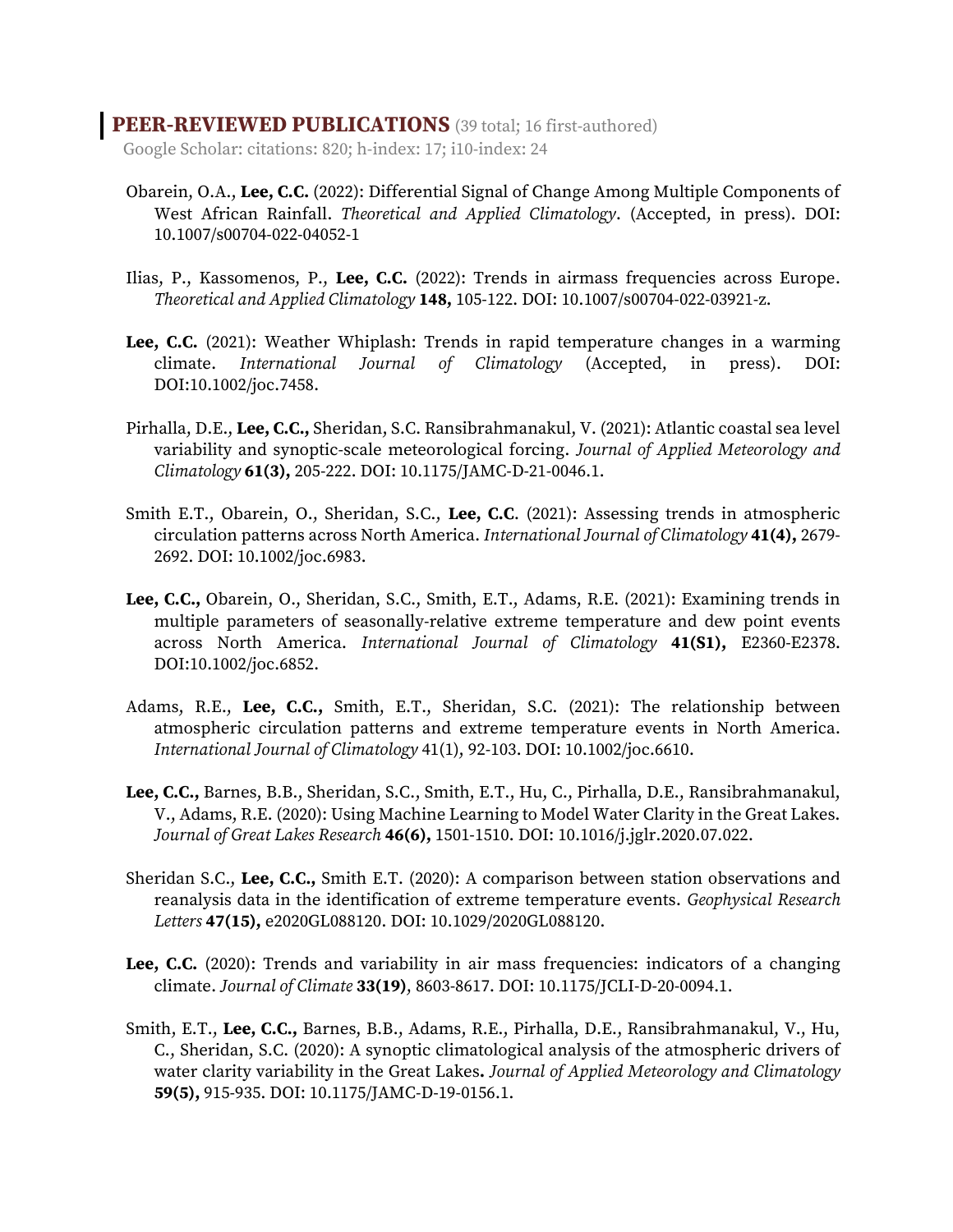- Sheridan, S.C. **Lee, C.C.,** Adams, R., Smith, E.T., Pirhalla, D.E., Ransibrahmanakul, V. (2019): Temporal modeling of anomalous coastal sea-level values using synoptic climatological patterns. *Journal of Geophysical Research – Oceans* **124(9)**, 6531-6544. DOI: 10.1029/2019JC015421.
- **Lee, C.C.** (2019): The Gridded Weather Typing Classification version 2: a Global Scale Expansion. *International Journal of Climatology* **(40),** 1178-1196. DOI: 10.1002/JOC.6263.
- Sheridan, S.C., **Lee, C.C.,** Allen, M.J. (2019): The mortality response to absolute and relative temperature extremes. *International Journal of Environmental Research and Public Health* **16***,*  1493. DOI: 10.3390/ijerph16091493.
- **Lee, C.C.,** Sheridan, S.C. (2018): Trends in weather type frequencies across North America. *npj Climate and Atmospheric Science* **1(41).** DOI: 10.1038/s41612-018-0051-7.
- Sheridan, S.C., **Lee, C.C**. (2018): Temporal trends in absolute and relative extreme temperature events across North America. *Journal of Geophysical Research: Atmospheres* **123(21),** 11889- 11898. DOI: 10.1029/2018JD029150.
- Ballinger, T.J., **Lee, C.C.,** Sheridan, S.C., Crawford, A.D., Overland, J.E., Wang, M. (2018): Subseasonal atmospheric regimes and ocean background forcing of Pacific Arctic sea ice melt onset. *Climate Dynamics* **52(9-10),** 5657-5672. DOI: 10.1007/s00382-018-4467-x.
- **Lee, C.C.**, Sheridan, S.C. (2018): A new approach to modeling temperature-related mortality: Non-linear autoregressive models with exogenous input. *Environmental Research* **164**, 53- 64. DOI: 10.1016/j.envres.2018.02.020.
- Islam, R.M., Sheridan, S.C., **Lee, C.C.** (2018): Using self-organizing maps to identify the South Asian seasonal cycle. *Theoretical and Applied Climatology* **137(1-2),** 1385-1401. DOI: 10.1007/s00704-018-2681-4.
- Sheridan, S.C., Pirhalla, D.E., **Lee, C.C.,** Ransibrahmanakul, V. (2017): Atmospheric drivers of sea-level fluctuations and nuisance floods along the mid-Atlantic coast of the USA. *Regional Environmental Change.* **17(6),** 1853-1861. DOI: 10.1007/s10113-017-1156-y
- **Lee, C.C.** (2016) Reanalyzing the impacts of atmospheric teleconnections on cold-season weather using multivariate surface weather types and self-organizing maps. *International Journal of Climatology* **37(9),** 3714-3730. DOI: 10.1002/joc.4950.
- Pirhalla, D.E., Sheridan, S.C., **Lee, C.C.,** Barnes, B.B., Ransibrahmanakul, V., Hu, C. (2016): Water clarity patterns in South Florida coastal waters and their linkages to synoptic-scale wind forcing. *Satellite Oceanography and Meteorology* **2(1),** 26-40**.** DOI: 10.18063/SOM.2016.02.003.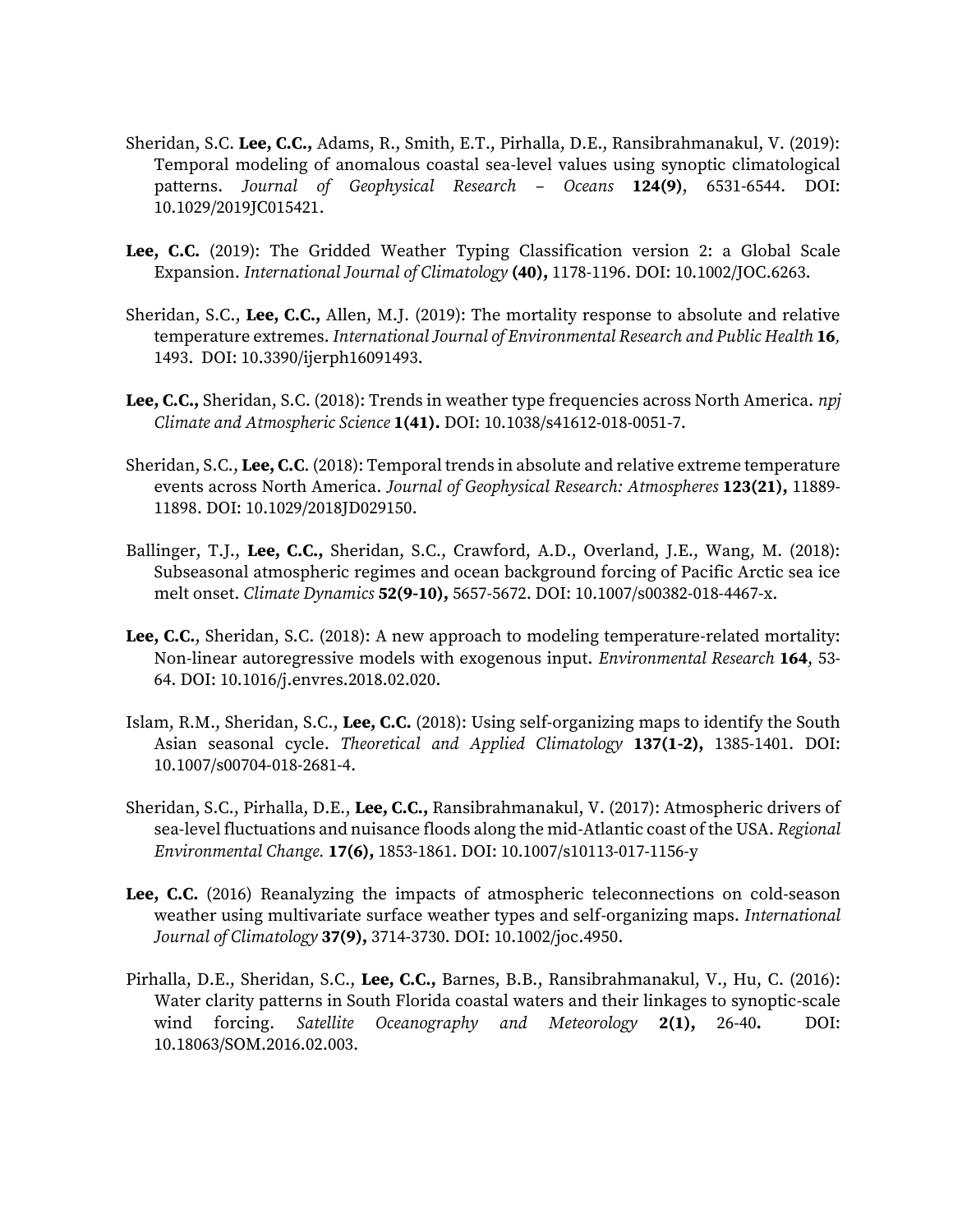- **Lee, C.C.**, Sheridan, S.C., Barnes, B.B., Hu, C., Pirhalla, D.E., Ransibrahmanakul, V., Shein, K. (2016): The development of a non-linear auto-regressive model with exogenous input (NARX) to model climate-water clarity relationships: reconstructing an historical water clarity index for the coastal waters of the southeastern US. *Theoretical and Applied Climatology* **130(1-2)**, pp.557-569. DOI: 10.1007/s00704-016-1906-7.
- **Lee, C.C.** (2015): A systematic evaluation of the lagged effects of spatiotemporally-relative surface weather types on wintertime cardiovascular-related mortality across 19 US cities. *International Journal of Biometeorology* **59(11),** 1633-1645. DOI: 10.1007/s00484-015-0970-5.
- **Lee, C.C.,** Sheridan, S.C. (2015): Synoptic Climatology: An Overview. *Reference Module in Earth Systems and Environmental Sciences*. Elsevier. DOI: 10.1016/B978-0-12-409548-9.09421-5. **INVITED CONTRIBUTION**.
- Pirhalla, D.E., Sheridan, S.C., Ransibrahmanakul, V., **Lee, C.C.** (2014): Assessing Cold-Snap and Mortality Events in South Florida Coastal Ecosystems: Development of a Biological Cold Stress Index Using Satellite SST and Weather Pattern Forcing. *Estuaries and Coasts* **38(6)**, 2310-2322. DOI: 10.1007/s12237-014-9918-y.
- **Lee, C.C.** (2014): The Development of a Gridded Weather Typing Classification Scheme. *International Journal of Climatology* **35**, 641-659. DOI: 10.1002/joc.4010.
- Sheridan, S.C., **Lee, C.C.** (2014): "Synoptic Climatology." In *Oxford Bibliographies in Geography*. Oxford University Press. Ed. Barney Warf. New York City, USA. DOI: 10.1093/OBO/9780199874002-0088. **INVITED CONTRIBUTION.**
- Allen, M.J., **Lee, C.C.** (2014): Investigating High Mortality during the Cold Season: Mapping Patterns of Temperature and Pressure. *Theoretical and Applied Climatology* **118(3)**, 419–428. DOI: 10.1007/s00704-013-1075-x.
- Sheridan, S.C., Pirhalla, D.E., **Lee, C.C.**, Ransibrahmanakul, V. (2013): Evaluating Linkages of Weather Patterns and Water Quality Responses in South Florida Using a Synoptic Climatological Approach. *Journal of Applied Meteorology and Climatology* **52(2)**, 425-438. DOI: 10.1175/JAMC-D-12-0126.1.
- **Lee, C.C.,** Sheridan, S.C., Lin, S. (2012): Relating Weather Types to Asthma-Related Hospital Admissions in New York State. *EcoHealth* **9(4)**, 427-439. DOI: 10.1007/s10393-012-0803-5.
- **Lee, C.C.,** Ballinger, T.J., Domino, N.A. (2012): Utilizing map pattern classification and surface weather typing to relate climate to the Air Quality Index in Cleveland, Ohio. *Atmospheric Environment* **63**, 50-59. DOI: 10.1016/j.atmosenv.2012.09.024.
- Sheridan, S.C., **Lee, C.C.** (2012): Synoptic Climatology and the Analysis of Atmospheric Teleconnections. *Progress in Physical Geography* **36(4)** 548-557. DOI: 10.1177/0309133312447935.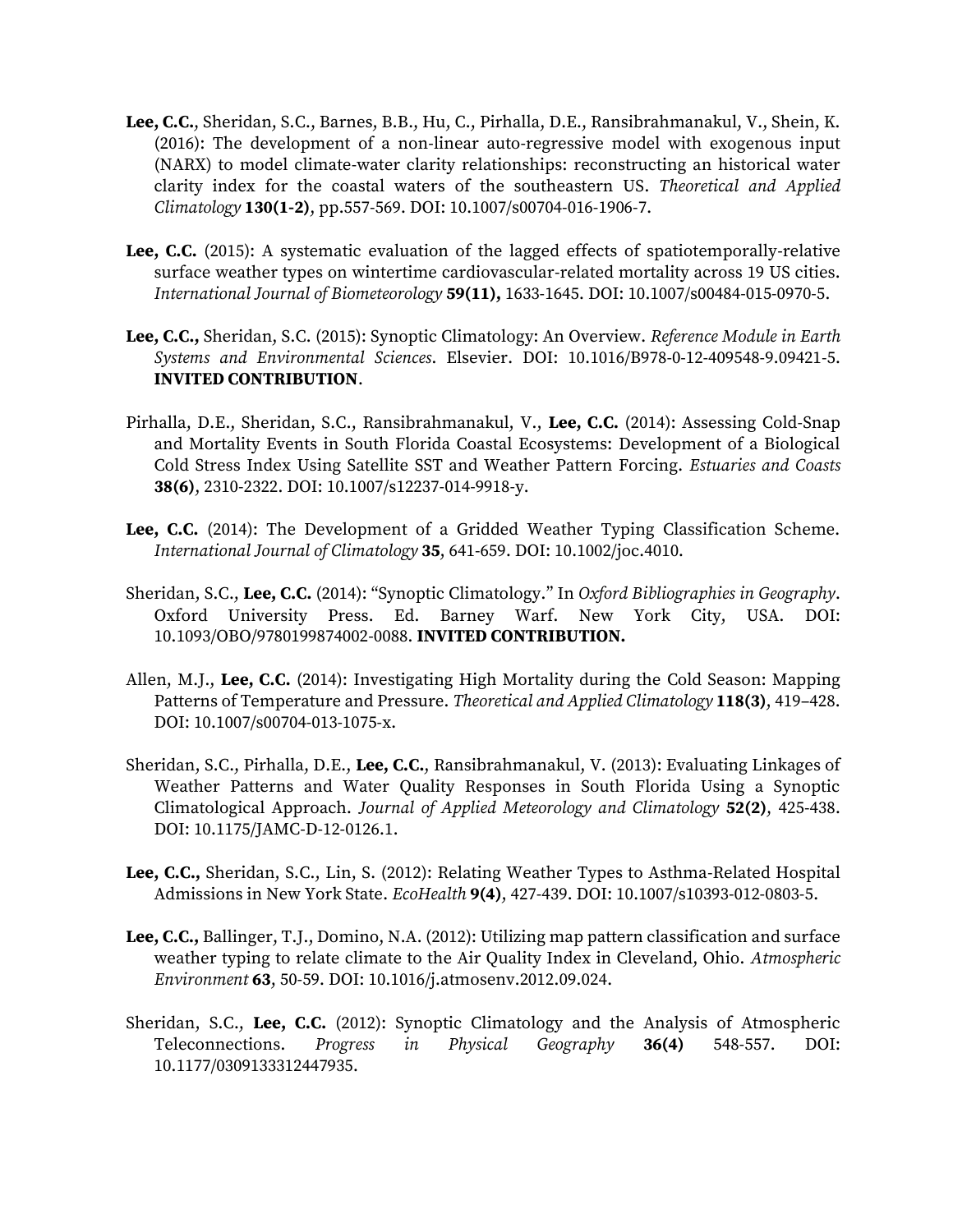- **Lee, C.C.** (2012): Utilizing Synoptic Climatological Methods to Assess the Impacts of Climate Change on Future Tornado-Favorable Environments. *Natural Hazards* **62(2)**, 325-343. DOI: 10.1007/s11069-011-9998-y.
- Sheridan, S.C., Allen, M.J., **Lee, C.C.,** Kalkstein, L.S. (2012): Future heat vulnerability in California, Part II: Projecting future heat-related mortality. *Climatic Change* **115(2),** 311- 326. DOI: 10.1007/s10584-012-0437-1.
- Sheridan, S.C., **Lee, C.C.,** Allen, M.J., Kalkstein, L.S. (2012): Future heat vulnerability in California, Part I: Projecting future weather types and heat events. *Climatic Change* **115(2)**, 291-309. DOI: 10.1007/s10584-012-0436-2.
- **Lee, C.C.**, Sheridan, S.C. (2011): A Six-Step Approach to Developing Future Synoptic Classifications Based on GCM Output. *International Journal of Climatology* **32**, 1792-1802*.* DOI: 10.1002/joc.2394.
- Sheridan, S.C., **Lee, C.C**. (2011): The Self-Organizing Map in Synoptic Climatological Research. *Progress in Physical Geography* **35(1),** 109-119. DOI: 10.1177/0309133310397582.
- Sheridan, S.C., **Lee, C.C.** (2010): Synoptic Climatology and the General Circulation Model. *Progress in Physical Geography* **34(1),** 101-109. DOI: 10.1177/0309133309357012.

#### **OTHER PUBLICATIONS & PUBLISHED DATASETS** (10 total; 7 first-authored)

- **Lee, C.C.,** Obarein O.O, Sheridan, S.C., Smith, E.T.; Adams, R.E. (2020): "Extreme Temperature and Dew Point Events in North America", Mendeley Data, v1. [DOI: 10.17632/j7hp5tmcr7.1.](https://data.mendeley.com/datasets/j7hp5tmcr7/1)
- **Lee, C.C.** (2020): GWTC2 Dataset A global-scale classification of air masses, Mendeley Data, v2. DOI: [/10.17632/gbwwksnd6j.2.](http://dx.doi.org/10.17632/gbwwksnd6j.2)
- **Lee, C.C.** (2020): Global Air Mass Climate Indicators Warm/Cool Index and Global Extremes Index, Mendeley Data, v2[. DOI: 10.17632/fvtznwrgsv.2.](http://dx.doi.org/10.17632/fvtznwrgsv.2)
- Sheridan, S.C., **Lee, C.C.,** Smith, E.T., (2020), Extreme Temperature Events by Station / Reanalysis Data Set, Mendeley Data, V1, [DOI: 10.17632/3b6nnp55w6.1.](https://data.mendeley.com/datasets/3b6nnp55w6/1)
- Perkins IV, D.R., Vanos, J., Fuhrmann, C., Allen, M., Knight, D., **Lee, C.C.,** Lees, A., Leung, A., Lucas, R., Mehdipoor, H. and Tavares Nascimento, S. (2017). Enhancing the Teaching and Learning of Biometeorology in Higher Education. Technical Report. *Bulletin of the American Meteorological Society* **98(9)**, ES239-ES242. DOI: 10.1175/BAMS-D-16-0343.1
- **Lee, C.C.** (2014): The Development of a Gridded Weather Typing Classification Scheme. Doctoral Dissertation. Kent State University, Kent, Ohio, USA, 254 pp.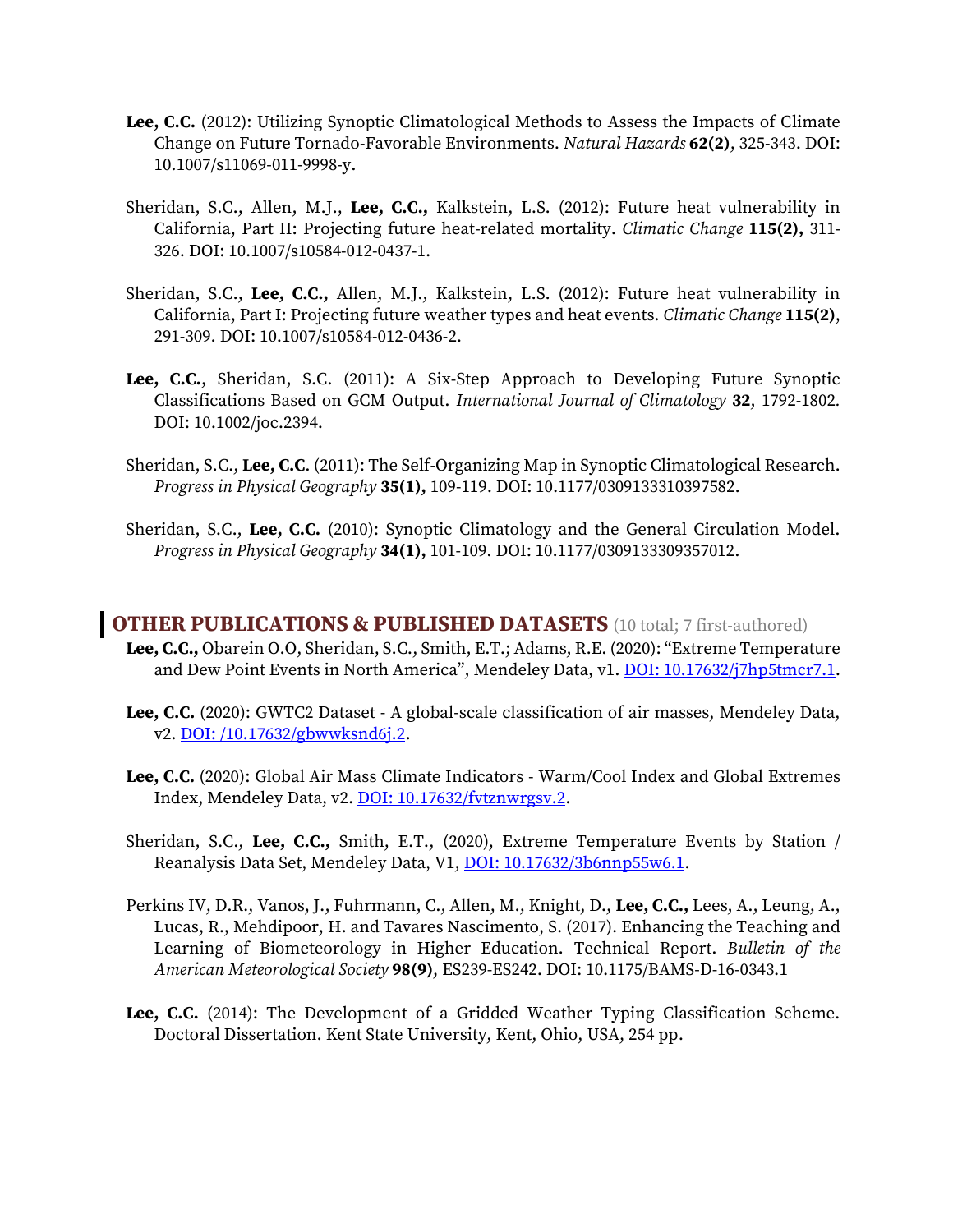- **Lee, C.C.,** Sheridan, S.C., Allen, M.J., Kalkstein, L.S. (2012): O-194: Projecting Future Heat-Related Mortality in California Using Synoptic Methods. *ISEE Conference Abstracts in Epidemiology 23(5S).*
- **Lee, C.C.**, Sheridan, S.C., Lin, S. (2011): Seasonal and Lagged Effects of Synoptic Weather Types on Asthma-Related Hospital Admissions in New York State. *Proceedings of the 19th International Congress on Biometeorology*.
- Sheridan, S.C., **Lee, C.C.,** Allen, M.J., Kalkstein, L.S. (2011): A spatial synoptic classification approach to projected heat vulnerability in California under future climate change scenarios*.* Final report to the California Air Resources Board, Agreement number 07-304, 153 pp.
- **Lee, C.C.** (2010): The Relationship of Large-Scale Atmospheric Circulation Patterns to Tornadoes and the Impacts of Climate Change. Master's Thesis. Kent State University, Kent, Ohio, USA, 263 pp.

#### **RESEARCH PRESENTATIONS** (37 total)

NOTES: only listed if presenting author for oral presentation (unless otherwise noted)

Climate change is more than average: contrasting trends in means versus trends in extremes in a warming climate

118th Annual Meeting of the American Association of Geographers New York City, New York; February 2022 (REMOTE – COVID)

Greater than averages: how metrics of extreme weather are trending differently than averages would suggest

103rd Fall Meeting of the American Geophysical Union New Orleans, Louisiana; December 2021

- The development and application of a new global-scale air mass classification 117th Annual Meeting of the American Association of Geographers Seattle, Washington; April 2021 (REMOTE – COVID)
- Global Trends in Air Mass Frequencies: Multivariate Indicators of Climate Change 102nd Fall Meeting of the American Geophysical Union San Francisco, California; December 2020 (REMOTE – COVID)
- Development and applications of a new global-scale weather type classification 116th Annual Meeting of the American Association of Geographers Denver, Colorado; April 2020 (CANCELLED (COVID))

Leveraging Machine Learning and Synoptic Climatology to Model and Forecast Water Clarity in the Great Lakes

101st Fall Meeting of the American Geophysical Union San Francisco, California; December 2019 (Poster)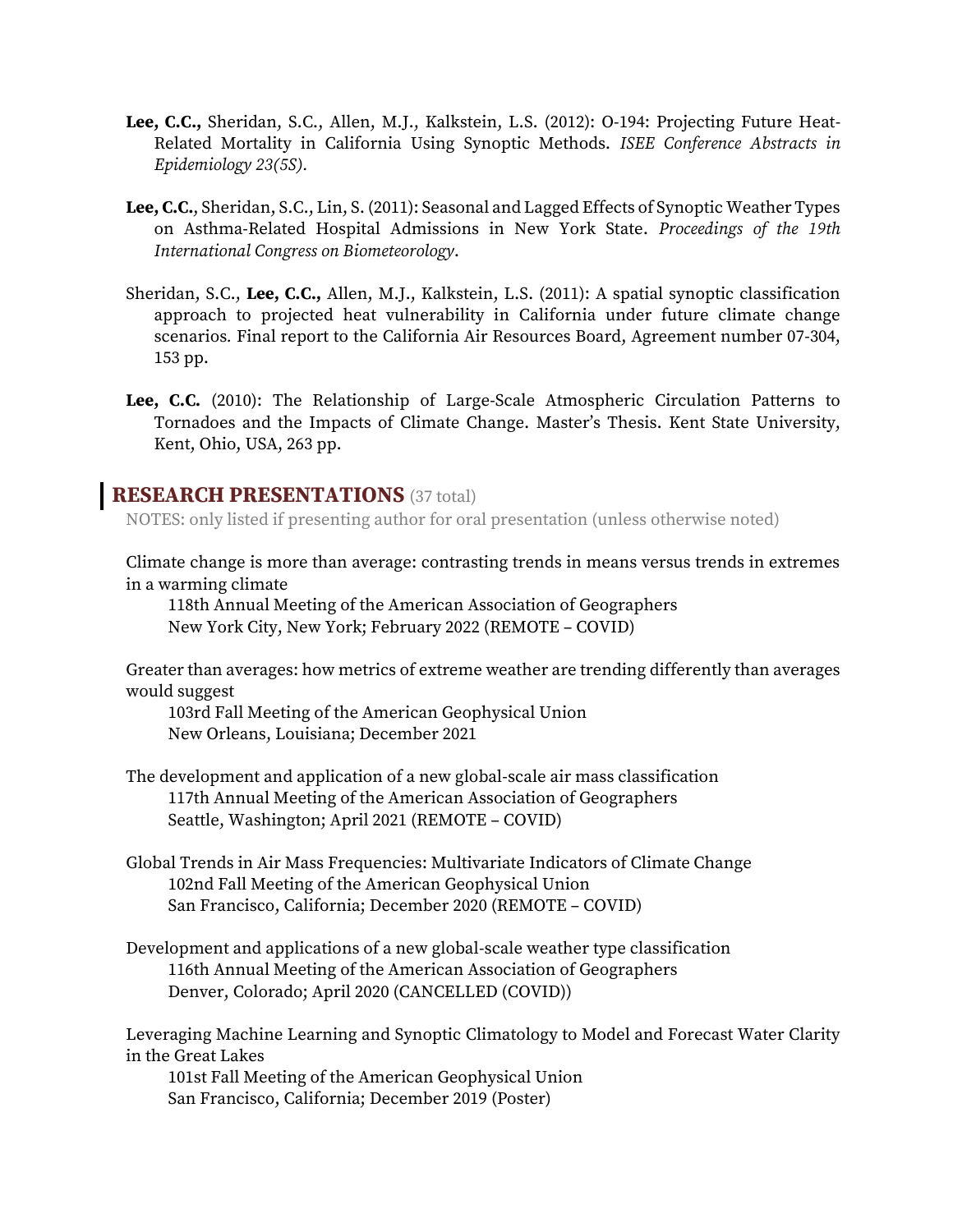- A global-scale gridded classification of multivariate surface weather types: the GWTC-2 European Meteorological Society Annual Meeting Copenhagen, Denmark; September 2019
- Multi-decadal changes to the frequency of North American Weather Types 115th Annual Meeting of the American Association of Geographers Washington, D.C.; April 2019
- The Changing Frequency of Spatiotemporally-Relative Weather Types across North America 6th Annual Kent State Environmental Science & Design Research Symposium Kent, Ohio; March 2019 (Poster)
- Changing Frequencies of Spatiotemporally-Relative Surface Weather Types in North America 100th Fall Meeting of the American Geophysical Union Washington, D.C.; December 2018 (Poster)
- Long-term trends in the frequency of North American weather types 41st Applied Geography Conference Kent, OH; October 2018

Modeling Temperature-Related Mortality using Nonlinear Autoregressive Models with Exogenous Input

Joint Annual Meeting of the International Society of Exposure Science and the International Society for Environmental Epidemiology Ottawa, Ontario, Canada; August 2018

Using nonlinear autoregressive models with exogenous input to analyze temperature-related human mortality

9th Conference on Environment and Health, as part of the 98th American Meteorological Society Annual Meeting Austin, TX; January 2018

Modeling weather impacts on human mortality using non-linear autoregressive models with exogenous input (NARX models) - presented by Scott Sheridan

20th International Congress of Biometeorology Durham, United Kingdom; September 2017

Synergistic impacts of multiple teleconnections on North American surface weather types 113th Annual Meeting of the American Association of Geographers Boston, MA; April 2017

Analyzing teleconnective impacts on surface weather types using self-organizing maps 39th Applied Geography Conference Louisville, KY; October 2016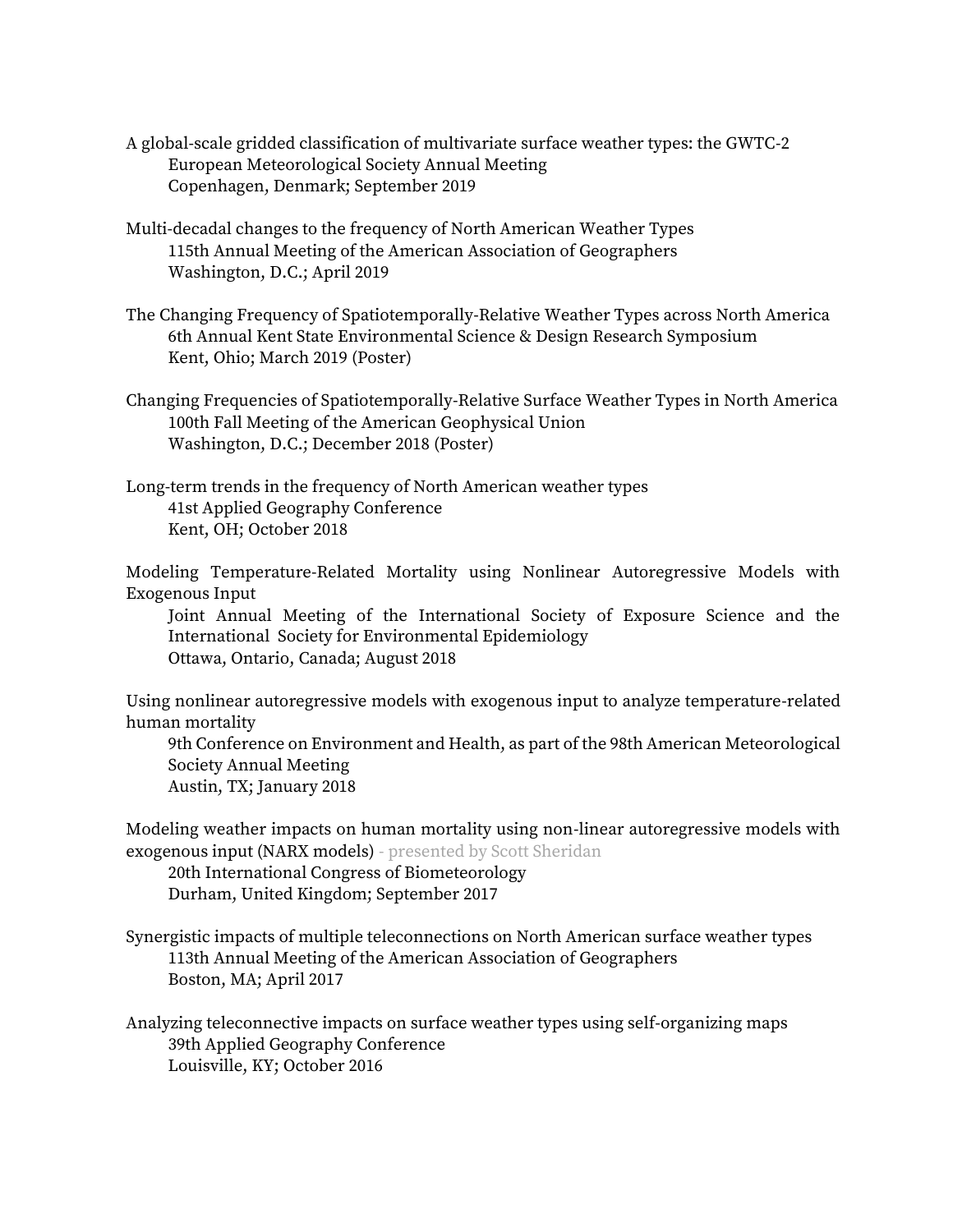Enhancing Undergraduate Biometeorology Education

23rd Annual University Teaching Council Celebration of College Teaching Conference Kent, OH; October 2016 (Poster)

Using circulation patterns and weather types to model water clarity in the Gulf of Mexico 112th Annual Meeting of the American Association of Geographers San Francisco, CA; March 2016

A synoptic climatological approach to modeling daily water clarity using neural network-based time-series models.

3rd Annual Water Research Symposium at Kent State University Kent, OH; October 2015 (Poster)

Linking synoptic weather and ocean light attenuation variability in the Gulf of Mexico: constructing a 65-year Kd-Index

95th American Meteorological Society Annual Meeting Phoenix, AZ; January 2015

Wintertime associations between spatiotemporally-relative synoptic weather types and lagged cardiovascular mortality across various US climate regions

20th International Congress of Biometeorology Cleveland, OH; October 2014

Utilizing a New Gridded Weather Typing Classification Scheme to Evaluate the Relationship between Meteorological Conditions and Cardiovascular-Related Mortality 110th Annual Meeting of the American Association of Geographers

Tampa, FL; April 2014

Cardiovascular-Related Mortality and Links to Multivariate Surface Weather Types 29th Annual Kent State University Graduate Student Symposium Kent, OH; April 2014 (Poster)

Assessing the Link between Weather Patterns and Water Quality using a Synoptic Climatological Approach

The 1st Annual Water Research Symposium at Kent State University Kent, OH; November 2013 (Poster)

The Development of an Automated and Gridded Synoptic Classification for Surface Weather Types

13th European Meteorological Society Annual Meeting and 11<sup>th</sup> European Conference on Applications of Meteorology

Reading, United Kingdom; September 2013

Linking Synoptic Weather Types and Asthma-Related Hospital Admissions in New York State 13th European Meteorological Society Annual Meeting and 11th European Conference on Applications of Meteorology

Reading, United Kingdom; September 2013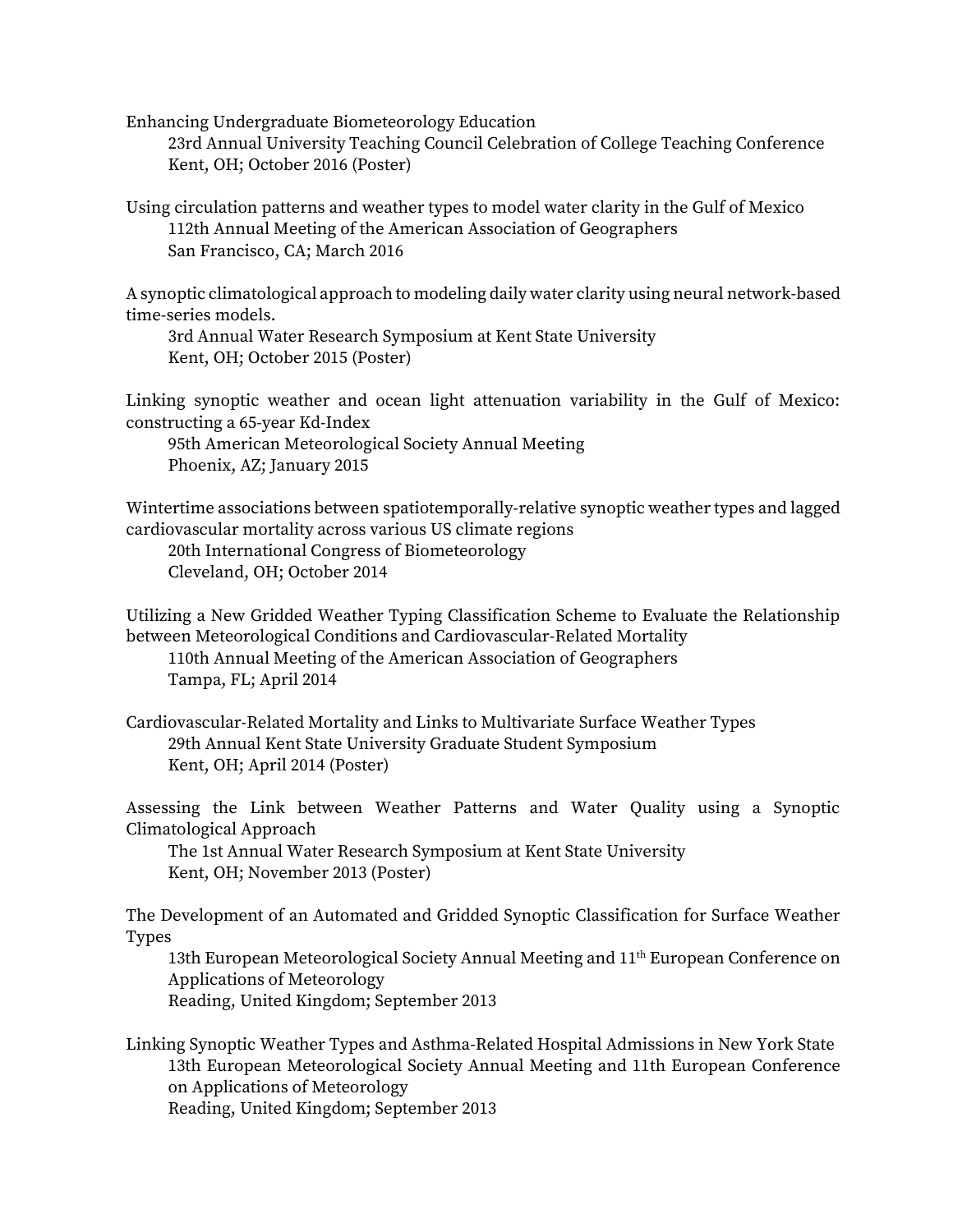Circulation Pattern and Weather Type Associations with the Air Quality Index in Cleveland, Ohio

28th Annual Kent State University Graduate Student Symposium Kent, OH; April 2013

Relating Climate to the Air Quality Index in Cleveland, Ohio Using a Combined Synoptic Climatological Methodology

109th Annual Meeting of the American Association of Geographers Los Angeles, CA, April, 2013

Projecting Future Heat-Related Mortality in California Using Synoptic Methods 24th Annual Conference of the International Society of Environmental Epidemiology Columbia, SC; August 2012

The Impacts of Short-Term Weather Variability on Chlorophyll Levels near the Florida Gulf Coast

27th Annual Kent State University Graduate Student Symposium Kent, OH; April 2012

Relating Chlorophyll Levels near the Florida Gulf Coast to Regional Synoptic Sea Level Pressure Patterns

108th Annual Meeting of the American Association of Geographers New York, NY; February 2012

Seasonal and Lagged Effects of Synoptic Weather Types on Asthma-Related Hospital Admissions in New York State

19th International Congress of Biometeorology Auckland, New Zealand, December 2011

Associating Asthma Admissions to Synoptic Weather Types in New York State 26th Annual Kent State University Graduate Student Symposium Kent, OH; April 2011

Relating Weather Types to Asthma-Related Hospital Admissions in New York State 107th Annual Meeting of the American Association of Geographers Seattle, WA; April 2011

The Relationship of Large-Scale Atmospheric Circulation Patterns to Tornadoes and the Impacts of Climate Change

Geography Department Colloquium, Kent State University Kent, OH; April 2010

The Relationship of Large-Scale Atmospheric Circulation Patterns to Tornadoes and the Impacts of Climate Change

106th Annual Meeting of the American Association of Geographers Washington, D.C.; April 2010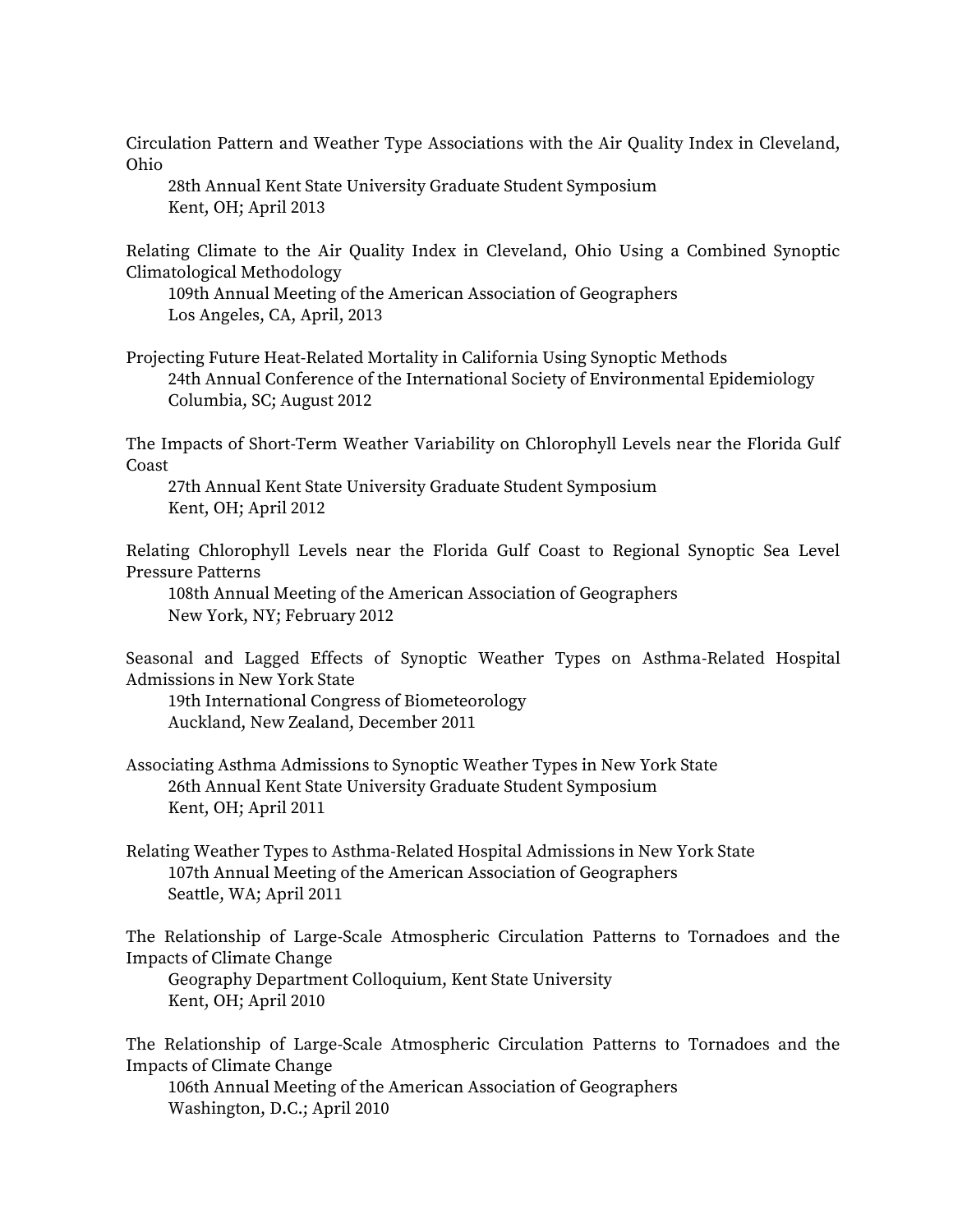A Synoptic Climatology of United States Tornado Days and the Impacts of Climate Change 25th Annual Graduate Student Senate Colloquium; Kent State University Kent, OH; April 2010

#### **INVITED PRESENTATIONS**

More than Just Averages: Regional Trends of Various Key Indicators of Extreme Weather **Invited Presentation** to NOAA's NIHHIS Urban Heat Island Community of Practice Webinar Series; Virtual; July 2021

Climate Change: Extremes and Human Health

**Invited Guest Lecture** to Texas State University Graduate-level Geography course on Global Climate Change (via Skype); November 2019

#### Heat Waves Module

**Invited Speaker** at the Earth Systems Science Workshops for K-12 Teachers; Kent, Ohio; October 2016

Climate and Air Quality in Cleveland, Ohio: A Combined Synoptic Climatological Approach **Invited Presentation** at the University of Akron; Geosciences Seminar Series Akron, OH; February 2014

A Spatial Synoptic Classification Approach to Projected Heat Vulnerability in California Under Future Climate Change Scenarios

**Invited presentation** to the California Air Resources Board. Co-presenter with Dr. Scott Sheridan; Sacramento, CA; February 2011

Projecting Future Tornado Days with Synoptic Methods

**Invited presentation** to the Northeast Ohio Chapter of the American Meteorological Society; Kent, OH; September 2010

#### **COURSES TAUGHT** (gray: have not taught in 3+ years)

Applied Climatology (1 time, last in Fall 2016, next in Fall 2022) Fundamentals of Meteorology (2 times, last in Fall 2021) Geography of the United States & Canada (3 times, last in Spring 2012) Glaciers & Glaciation (1 time, Fall 2015) Global Climate Change (5 times, next in Spring 2022) Physical Geography (8 times, last in Fall 2021) Physical Geography Laboratory (6 times, last in Fall 2020)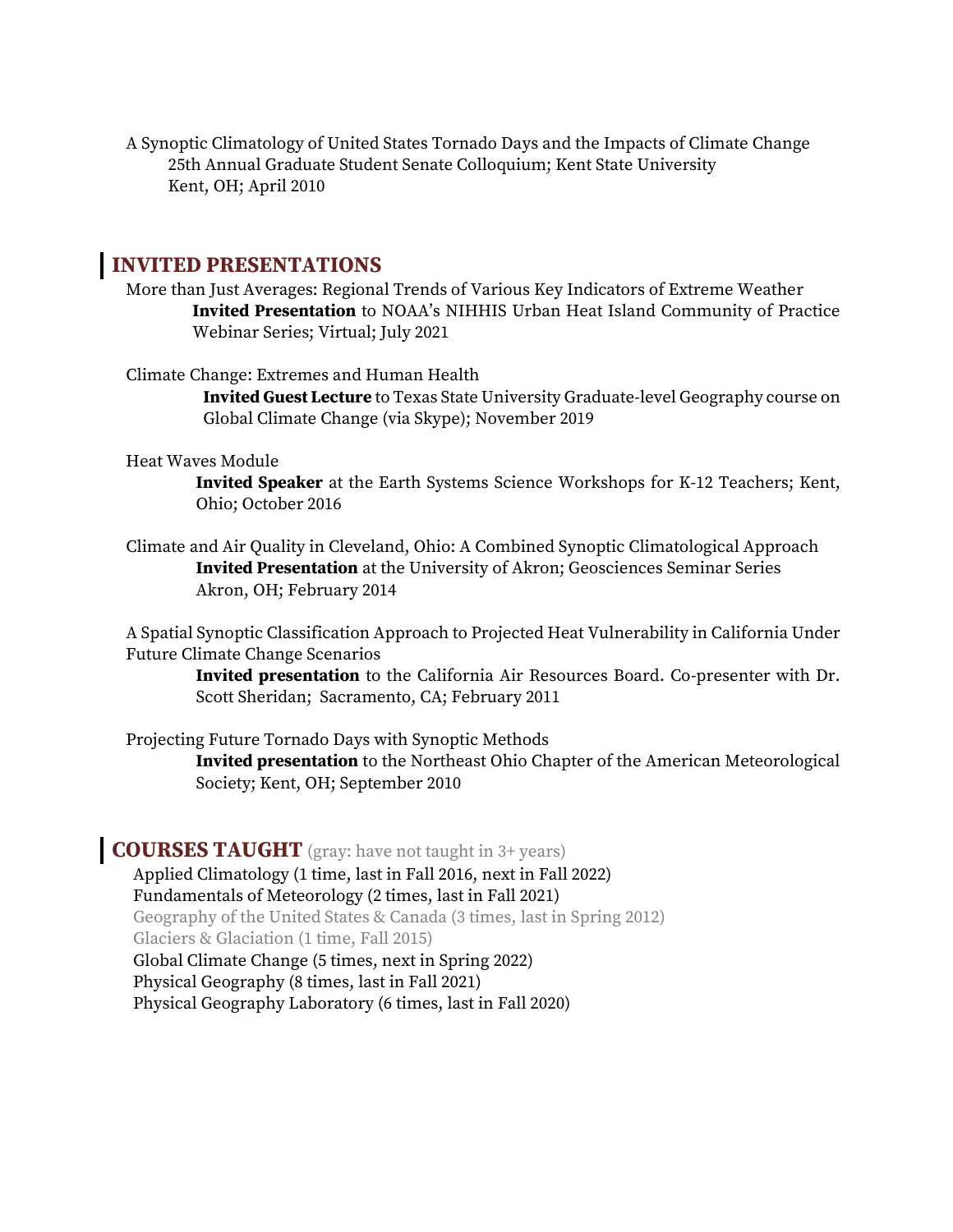## **STUDENT ADVISEMENT**

NOTE: Kent State University; Department of Geography, unless otherwise noted

#### **Dissertation / Thesis Advisor:**

Michael Crowell M.S., anticipated completion in 2022 Omon Obarein Ph.D., anticipated completion in 2023 M.A., completed 2020

#### **Dissertation / Thesis Committee Member:**

Ryan Adams Ph.D., anticipated completion: 2022 M.A., completed 2017 Andrews Boateng Ph.D., anticipated completion: 2022 Md. Rafiqul Islam Ph.D., completed 2020 Erik Tyler Smith Ph.D., completed 2021 M.A., completed 2017

#### **Undergraduate Mentoring:**

Michael Crowell

- 2019 Summer Undergraduate Research Experiences Program; Primary Mentor
- Spring 2020 Individual Investigation in Geography; Primary Mentor
- Nichole Ortiz Jimenez
	- 2019 Access and Support for Successful Undergraduate Research Experience Program; Co-Faculty Mentor (Primary: Scott Sheridan)

## **SERVICE**

#### **Kent State University; Department of Geography:**

Faculty Advisory Committee (Fall 2022 – present) Graduate Studies Committee (2019 – present) Coordinator, Climate Change Minor (2018 – present) Committee on Handbook Revision of Workload Equivalencies (2022) Lead the Departmental application to the AGU Bridge Program (2020, 2021) Hiring Committee for Tenure-Track Position in Environmental GIS (2018-2019) Committee on Beck Research Award (2017)

**Peer-Reviewer** of Manuscripts for Scholarly Journals:

Atmospheric Environment Climatic Change Climate Research

Earth Interactions Environmental Research Geographical Bulletin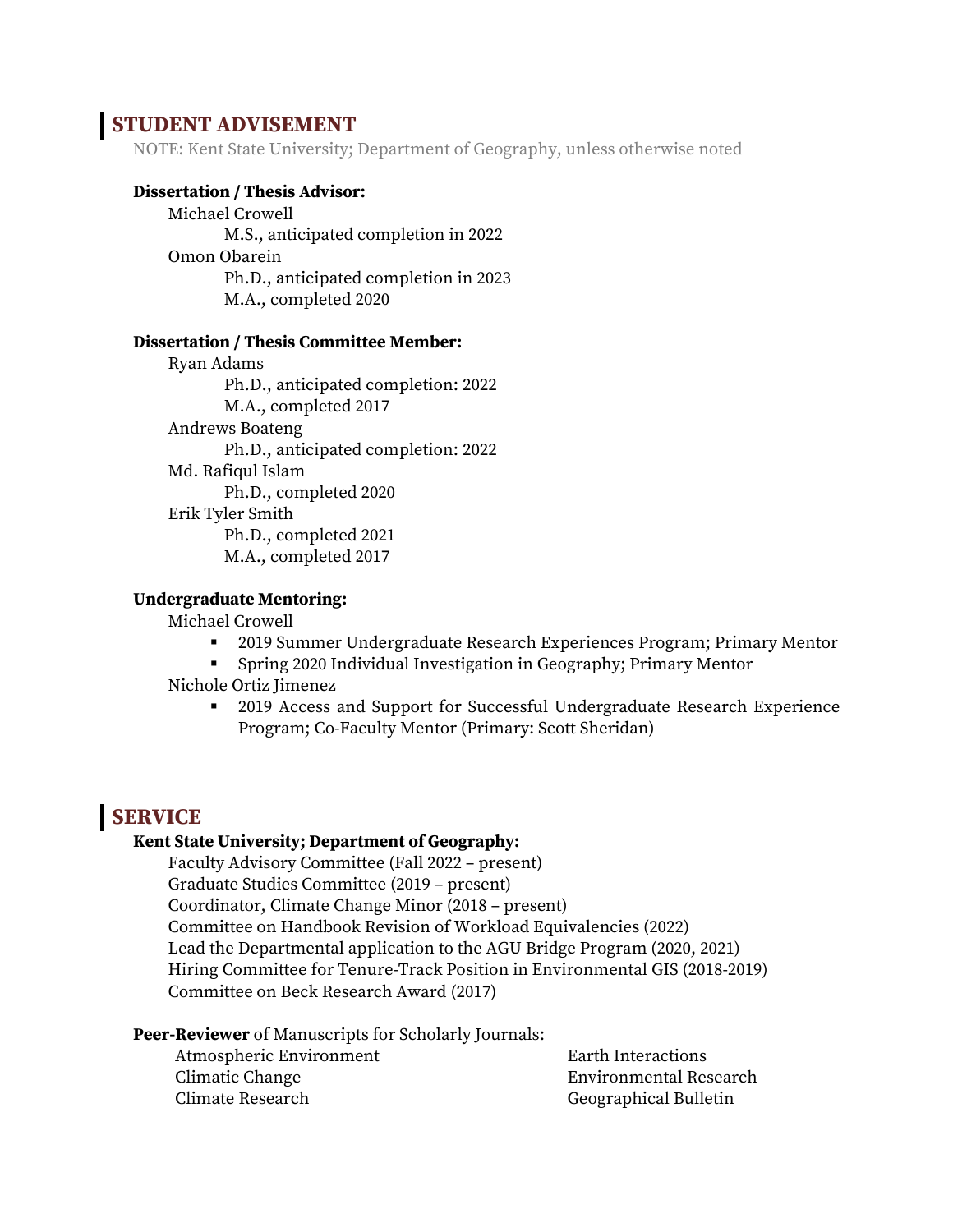| Geographical Review                 | Physical Geography               |
|-------------------------------------|----------------------------------|
| <b>Geophysical Research Letters</b> | Polish Journal of Environmental  |
| International Journal of            | Sciences                         |
| Biometeorology                      | <b>Remote Sensing</b>            |
| International Journal of            | Science of the Total Environment |
| Climatology                         | Tellus A                         |
| Journal of Climate                  | Water                            |
| Journal of Geophysical Research:    | Water, Air & Soil Pollution      |
| Atmospheres                         | Weather and Climate              |
|                                     |                                  |

**Reviewer of Grant Proposals** for the National Science Foundation

**Writing Mentor** for Undergraduates in Kent State Geography Senior Seminar (2014)

**Local Organizing Committee**; 20th International Congress of Biometeorology (2014)

**Session Chair**: (Bold indicates Session Organizer)

Climate & Extreme Event Trends at 20th International Congress of Biometeorology (2014) **Synoptic Climatology sessions at the Annual Meeting of the AAG (2017) Applied & Synoptic Climatology session at the Applied Geography Conference (2018)**

**Volunteer**; 20th International Congress of Biometeorology (2014)

**Guest Discussant**; Research & Presentation of Geographic Data – Graduate-level course (Kent State University; Department of Geography) – Quantitative & Qualitative Methods (2019, 2022)

## **MEDIA ATTENTION**

From backcountry ice skating to road cycling in January, how Tahoe adapts when weather whiplashes between extremes

SFGate – [January 29, 2022](https://www.sfgate.com/renotahoe/article/Tahoe-weather-whiplash-more-extreme-16813781.php)

Is Climate Change Increasing Weather Whiplash? NOAA – [November 30, 2021](https://cpo.noaa.gov/News/News-Article/ArtMID/6226/ArticleID/2438/Is-Climate-Change-Increasing-Weather-Whiplash)

This Week in Tech with Jeanne Destro: WAKR – [April 23, 2021](https://www.wakr.net/local-news/this-week-in-tech/item/165960-this-week-in-tech-with-jeanne-destro-4-23-21-adapting-to-climate-change) – "Adapting to Climate Change" WAKR – [November 12, 2021](https://www.wakr.net/local-news/this-week-in-tech/item/166269-this-week-in-tech-with-jeanne-destro-11-5-21-climate-change-deforestation) – "Climate Change and Deforestation"

Examining trends in multiple parameters of seasonally‐relative extreme temperature and dew point events across North America

[Royal Meteorological Society](https://www.rmets.org/node/456877) – November 25, 2020

Hot and Cold: New study compares how well atmospheric reanalysis products identify extreme temperature events across North America

NOAA – [August 26, 2020](https://cpo.noaa.gov/News/ArtMID/7875/ArticleID/2007/Hot-and-Cold-New-study-compares-how-well-atmospheric-reanalysis-products-identify-extreme-temperature-events-across-North-America)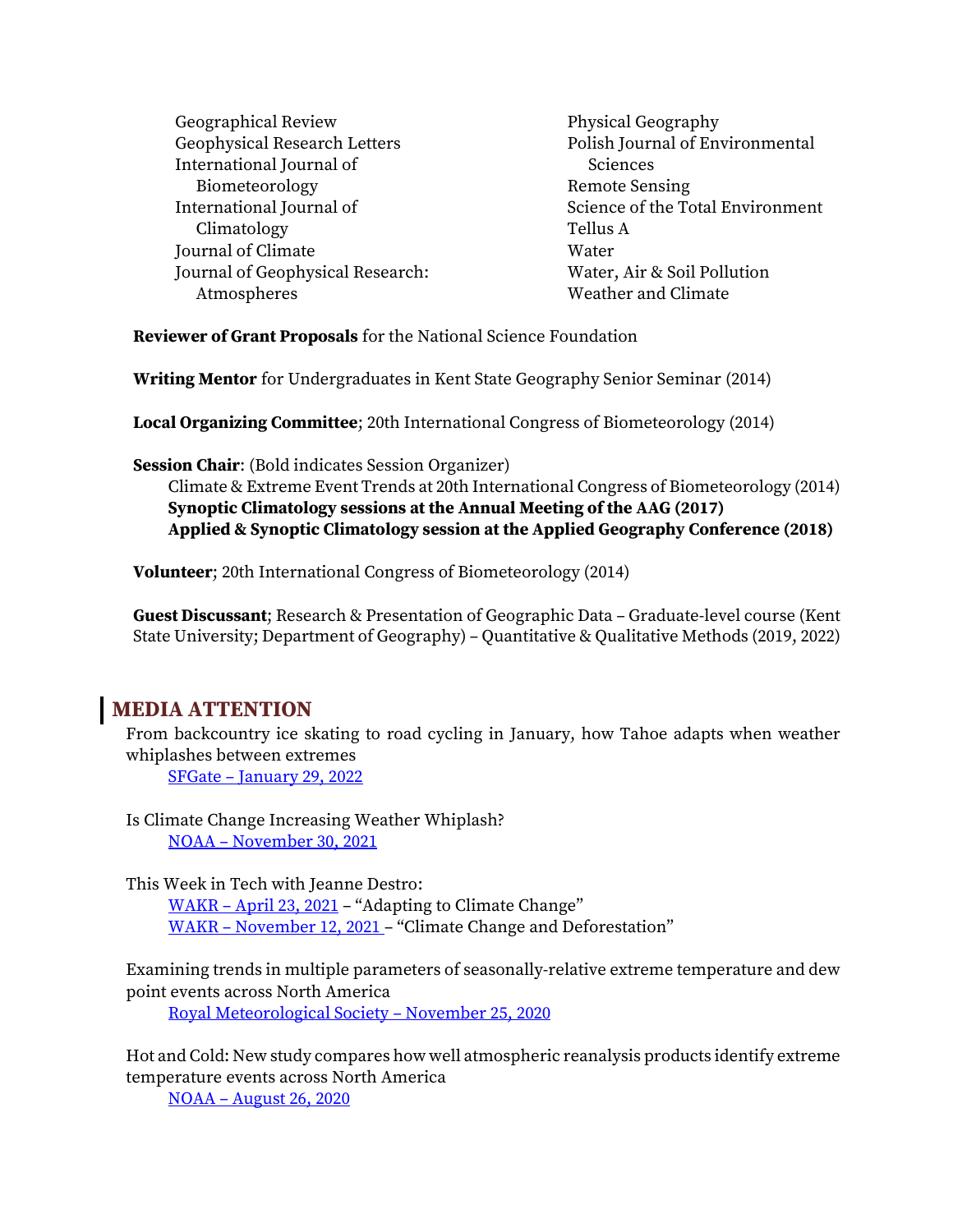Two new indicators help track climate change NOAA – [August 19, 2020](https://cpo.noaa.gov/News/ArtMID/7875/ArticleID/1999/Two-new-indicators-help-track-climate-change)

Professor Says Climate Change Is Not to Blame for Weather Ups and Downs WKSU – [January 24, 2019](https://www.wksu.org/post/professor-says-climate-change-not-blame-weather-ups-and-downs) WXVU – [January 25, 2019](http://www.wvxu.org/post/professor-says-climate-change-not-blame-weather-ups-and-downs#stream/0)

Cities Step Up to the Challenges of Climate Change WKSU – [December 17, 2018](https://www.wksu.org/post/cities-step-challenges-climate-change#stream/0) WOSU – [December 19, 2018](http://radio.wosu.org/post/ohio-cities-prep-their-game-plan-confront-climate-change#stream/0)

More Extremes in a Changing Climate: An Interview with Cameron Lee, Ph.D. WKSU – [December 1, 2018](https://www.wksu.org/post/more-extremes-changing-climate-interview-cameron-lee-phd?fbclid=IwAR1GT_2SdODcdFIS9piC1e9rKLLWZ8TDBSTnLPWZy1uzzMYI_PnDGJMSE4U#stream/0)

Extreme heat increasing in both summer and winter Science Daily – [November 26, 2018](https://www.sciencedaily.com/releases/2018/11/181126142822.htm) Eos (AGU) – [November 26, 2018](https://eos.org/scientific-press/extreme-heat-increasing-in-both-summer-and-winter?utm_source=rss&utm_medium=rss&utm_content=extreme-heat-increasing-in-both-summer-and-winter)



The role of climate change in extreme weather Kent Wired – [September 17, 2018](http://www.kentwired.com/latest_updates/article_1c9e4df4-bac7-11e8-8c9d-ab548608349e.html)

Research grants totaling \$550,000 awarded to Kent State geographers Kent Wired – [November 1, 2017](http://www.kentwired.com/latest_updates/article_2da6018a-bf20-11e7-962b-2b5061e585a2.html) C[rain's Cleveland Business –](https://www.crainscleveland.com/article/20171031/news/140581/kent-state-researchers-land-grants-totaling-550000-study-climate-issues) October 31, 2017 EurekAlert – [October 30, 2017](https://www.eurekalert.org/pub_releases/2017-10/ksu-ksg103017.php)

## **AWARDS & RECOGNITION**

- Dell Seed Unit Program; Recipient of Prototype Workstation Computer Fall 2021; Workstation valued at \$22,975
- University Fellowship Awardee at Kent State University 2013-2014 Academic Year
- Nominee for the David B. Smith Fellowship at Kent State University 2012-2013 Academic Year and 2013-2014 Academic Year
- AAG Climate Specialty Group 2<sup>nd</sup> Place Finish, Student Paper Competition at Annual Meeting April 2013; \$175